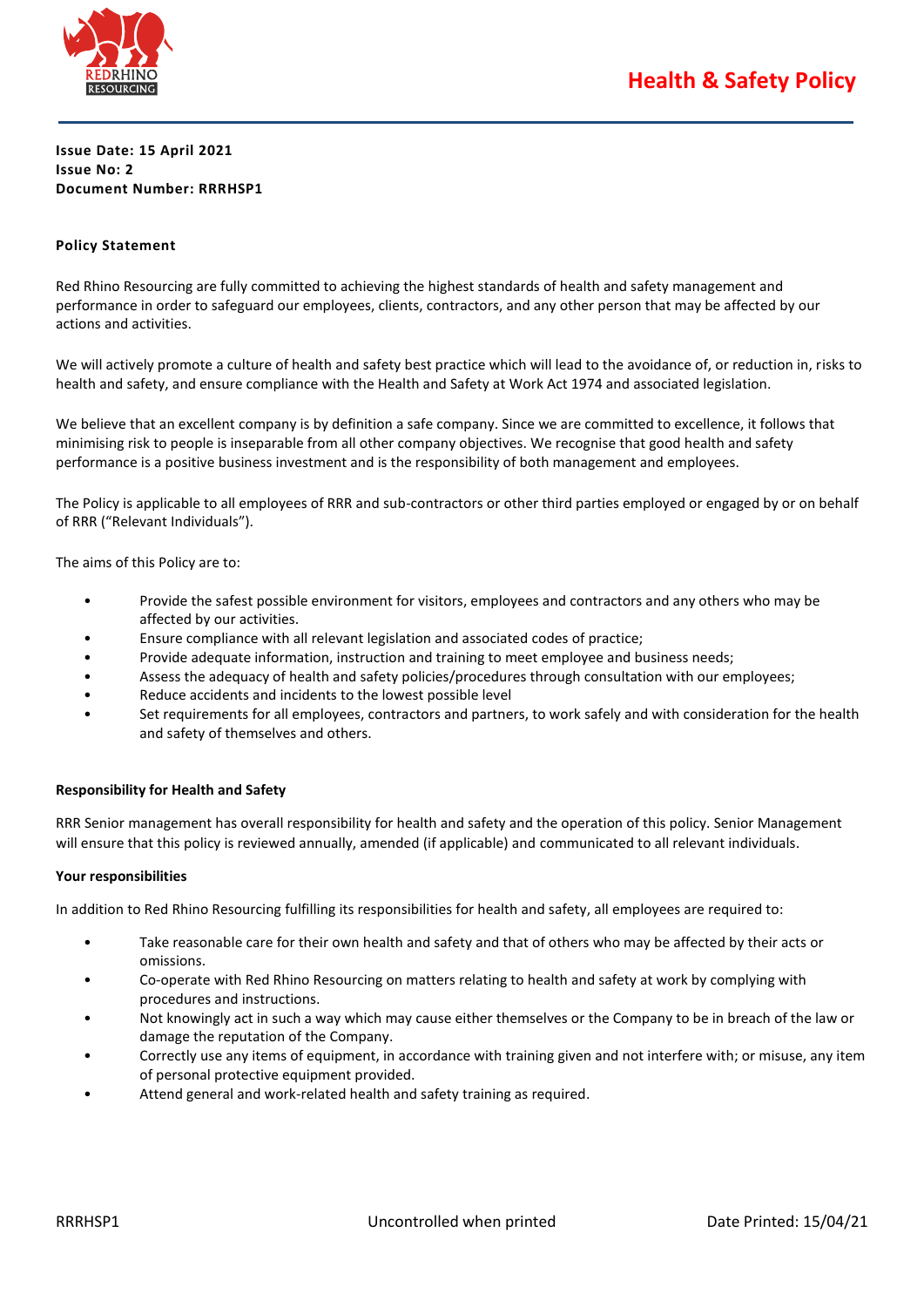

#### **Information, Consultation & Training**

All employees will be consulted and provided adequate training and supervision to ensure that they are able to perform their work in a competent and safe manner. All employees are briefed on health and safety initially during the induction process, and thereafter, through ongoing training and development initiatives.

#### **Equipment**

You must use equipment in accordance with any instructions given to you. If you notice any damaged or faulty equipment you must report it immediately to your line manager. Under no circumstances must you attempt you repair equipment unless trained to do so.

### **Accidents and First Aid**

All accidents and injuries at work must be reported immediately, however minor. In the first instance a report must be made to your line manager, this is so that measures can be taken to prevent further injuries to other persons. A full accident report must be recorded in the accident book (located in RRR offices next to notice board). If you are in a managed office block, the accident will also need to be reported to building managers and relevant accident reporting must be completed.

Senior management are responsible for reporting and injuries or work-related disease, preparing and keeping accident reports, this includes submitting reports to the relevant authorities (if required) under the reporting of injuries, diseases, and dangerous occurrences regulations 2013 (RIDDOR).

#### **Epidemic/Pandemic Alerts**

In the event of an epidemic or pandemic alert, we will assess our business operations and consult our workers with any necessary advice on steps to follow, in accordance with official government guidance. It is important for the health and safety of all our staff that you comply with instructions issued in these circumstances. Following these steps will help to reduce the risk of infection at work as much as possible.

Please refer to our COVID-19 Policy for anything relating to the ongoing Coronavirus pandemic.

#### **Fire Safety**

All fire exits are clearly signposted with the relevant signage, all staff should familiarise themselves with the fire safety instructions displayed in reception. Upon hearing the fire alarm, leave the building immediately. Leave behind all personal belongings and go to the nearest fire assembly point. Do not re-enter the building until told to do so.

Upon discovery of a fire immediately raise the nearest fire alarm. Do not attempt to tackle it unless it is safe, you have been trained or you feel competent to do so.

#### **Computers and Display Screen Equipment**

The Health and Safety (Display Screen Equipment) Regulations apply to workers who use DSE daily, for an hour or more at a time. The workers are described as 'DSE users'. The regulations do not apply to workers who use DSE infrequently or only use it for a short time.

If you are classed as a DSE user you must;

- Follow the rules and safe system of work when using DSE.
- Report problems about your health and the workplace.

It is our responsibility as an employer to;

- Analyse workstations to assess and reduce risks.
- Make sure controls are in place.
- Provide information and training.
- Provide eye and eyesight tests on request, and special spectacles if needed.
- Review the assessment when the user or DSE changes.